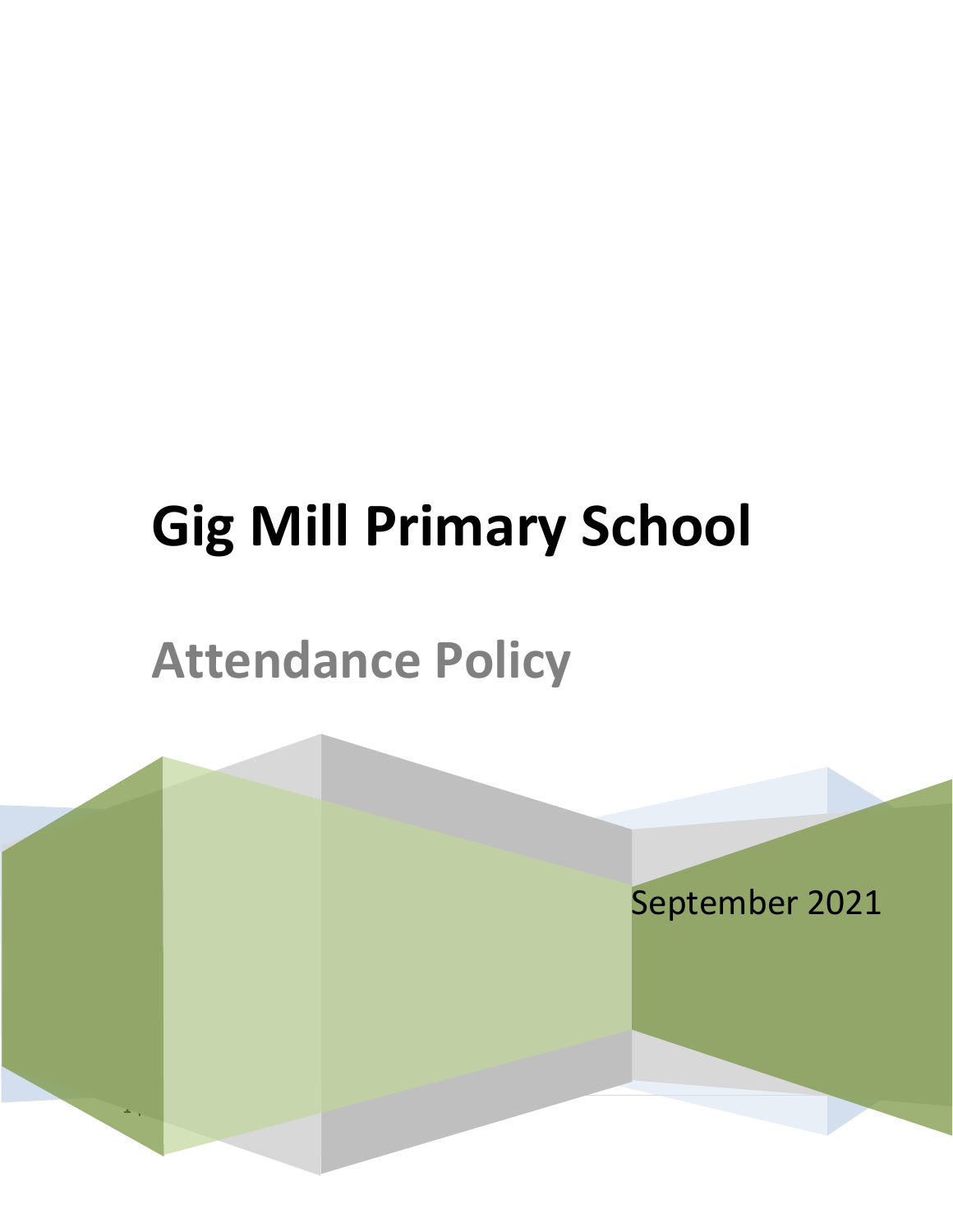# **Attendance Policy**

*"Regular attendance at school is crucial in raising standards of education and in ensuring every child can meet their full potential. Missing out on lessons leaves children vulnerable to falling behind. Children with poor attendance tend to achieve less in both primary and secondary school.*

*The Government expects:*

- *Schools and Local Authorities to*
	- *Reduce absence including persistent absence*
	- *Ensure every pupil has access to full-time education to which they are entitled*
	- *Act early to address any patterns of absence*
- *Parents to perform their legal duty by ensuring their children of compulsory school age who are registered at school attend early and ensure that all pupils are punctual to their lessons and attend school regularly"*

#### *Department for Education – Advice on School Attendance July 2017 [\(www.education.gov.uk\)](http://www.education.gov.uk/)*

The Head Teachers and Governing Bodies of local schools take very seriously their responsibilities for pupils' attendance. Together they have agreed the following Attendance Policy. The main body of the policy has been formally agreed by the Head Teachers and Governing Bodies of the following schools:

- Amblecote Primary School
- Gig Mill Primary
- Greenfield Primary School
- Ham Dingle Primary School
- Hob Green Primary School
- Oldswinford Primary School
- Pedmore C of E Primary School
- Rufford Primary School
- St. James's C of E Primary School
- The Ridge Primary

# **1. What the Law says about School Attendance:**

All children of compulsory school age (between 5 and 16) must receive a full-time education. Section 444 (1a) of the Education Act 1996 says: *"If a child of compulsory school age, who is a registered pupil at a school, fails to attend regularly, without reasonable justification, then his/her parent is guilty of an offence and can be prosecuted".*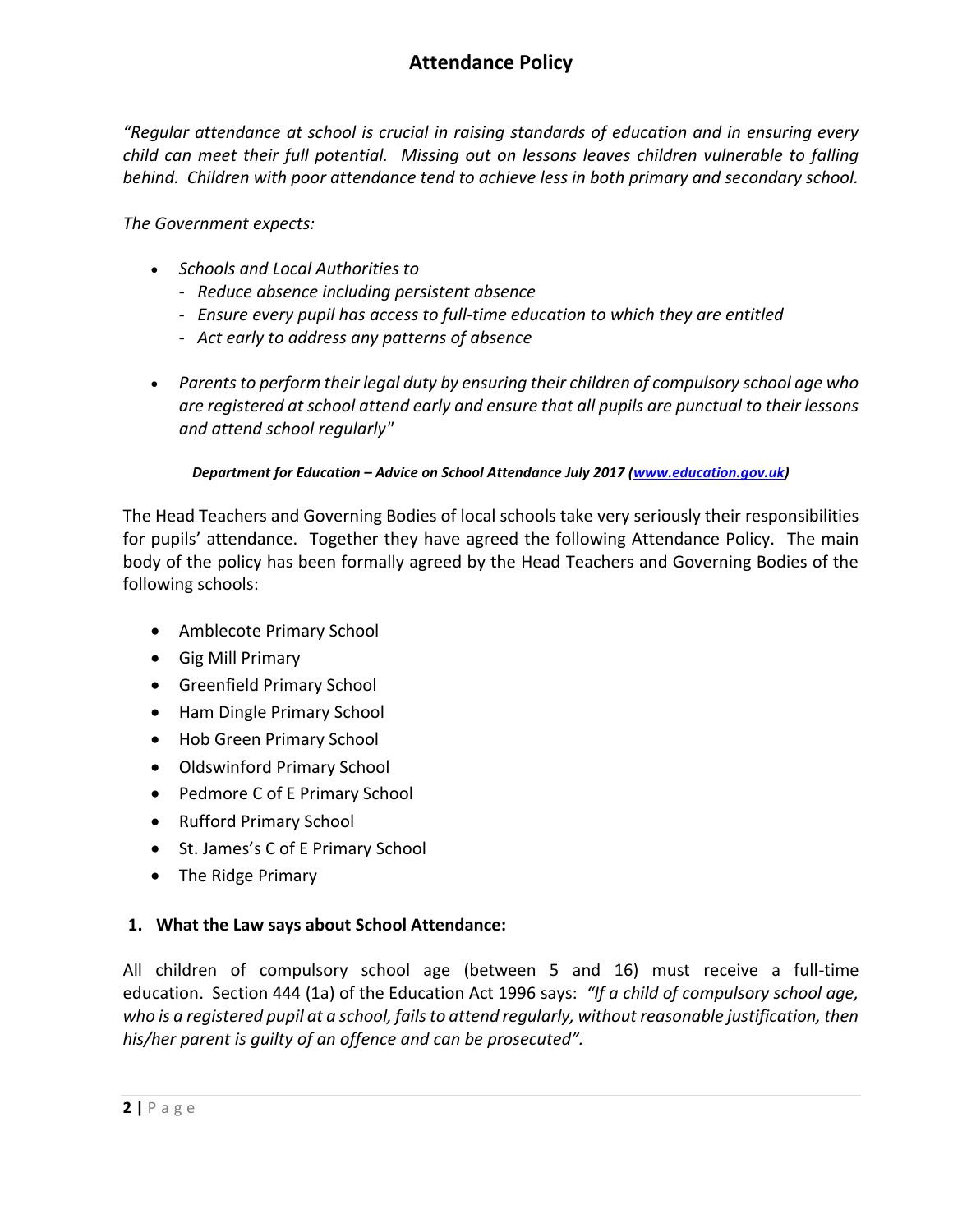Children are required to attend school for 190 days (380 sessions) in any single academic year (September-July).

The school expects all children to attend every day that the school is open and on time for registration. Absence that falls below 90% is categorised by the Government as persistent absence.

#### **Attendance and the School's Safeguarding Responsibilities**

The school has a statutory safeguarding responsibility to ensure the safety and wellbeing of pupils who are absent from school. Therefore parents and carers must inform the school if their child is absent and give the reason for the absence. It is imperative that parents/carers keep the school informed of any changes to their contact details, including changes to mobile phone numbers. Parents / carers must provide the details of at least two people who can be contacted in an emergency.

# **2. Responsibilities of Parents and Carers**

Parents / Carers must ensure that their child is able to attend school for the whole academic year by ensuring their child attends school unless there is a reason for the absence which has been approved by the school.

# a) Illness

If a parent or carer considers their child has an illness which may warrant them remaining at home, then they must consider first of all whether they feel that their child would still be able to take part in the majority, if not all, of the school's activities. In this case, they should still send their child to school. Should the child become unwell during the day and/or if the school feels that they are no longer able to participate in school activities, the school will contact parents to collect their child.

If parents feel that their child cannot take part in the school's activities and would be better remaining at home then they must contact the school as soon as possible on the first and any subsequent days of absence before 9:30 am. Failure to do so constitutes a breach of this policy. The person ringing will be asked to identify themselves and clearly give the reason for the absence. This information will be recorded.

#### b) Medical Appointments

Medical appointments must be made out of school time wherever possible. If a child has a medical appointment then parents/carers must contact the school prior to the appointment to ask for approved arrangements for the child to be collected/returned to school as close to the appointment time as possible. A copy of the appointment time/letter may be requested.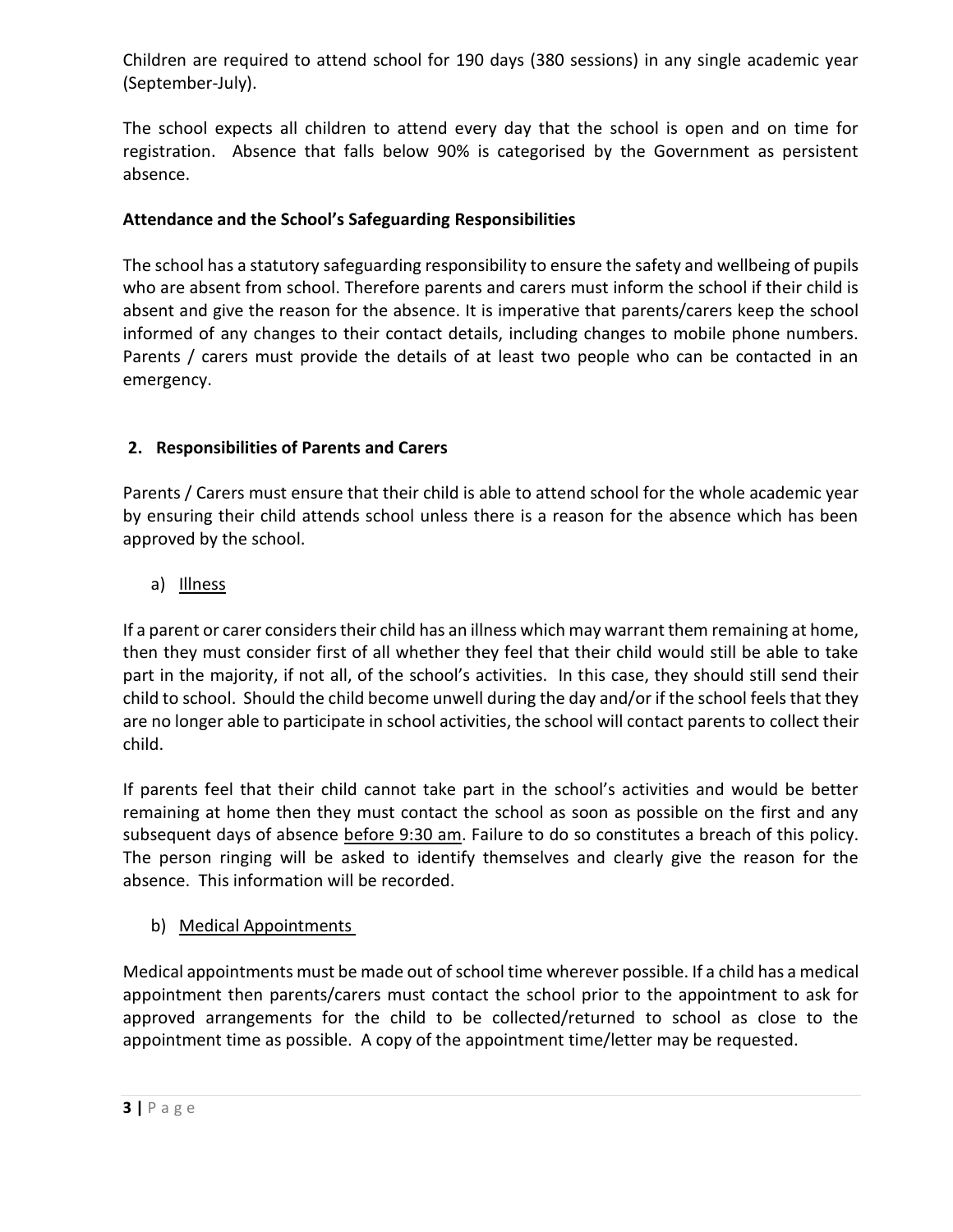#### c) Lateness

If parents/carers know their child will be late for school they must contact the school as soon as possible to tell them that the child will arrive late and provide the reason for the lateness. This information will be recorded. Parents/carers must make every effort to get the child to school as soon as possible.

# d) Difficulty Getting a Child to School

If parents/carers are having difficulty getting their child to attend school they must notify the school immediately (school office, class teacher, Headteacher) about the concerns. The school will make every effort to meet with parents and attempt to rectify the problem.

# e) Collecting Children

Children should be collected promptly at the end of the school day. If a parent/carer knows that they will be late collecting their child from school, the school must be informed. If not collected by 3.30pm, the child will go to the School Office to wait whilst staff attempt to contact the parent or carer.

If a child is not collected on time, and parents/carers cannot be contacted the matter may be referred to Children's Services.

# **3. Responsibilities of the School and Pupils**

The School must:

- Keep regular, efficient and accurate recording of attendance registers. These are completed at the beginning of each morning session and at the beginning of the afternoon session.
- Ensure that parents/carers are aware of the times for the beginning of each session, school term dates and other INSET days when a pupil is not expected to attend school
- Notify the parents of any immediate school closure e.g. due to bad weather
- Respond to requests for attendance data from the Education Investigation Service, Local Authority, Department for Education, OFSTED
- Present attendance data regularly to the Governing Body and parents
- Notify parents as early as possible where their child's attendance is a cause for concern
- Notify the Education Investigation Service of individual children whose attendance is a cause for concern
- Work alongside parents to improve attendance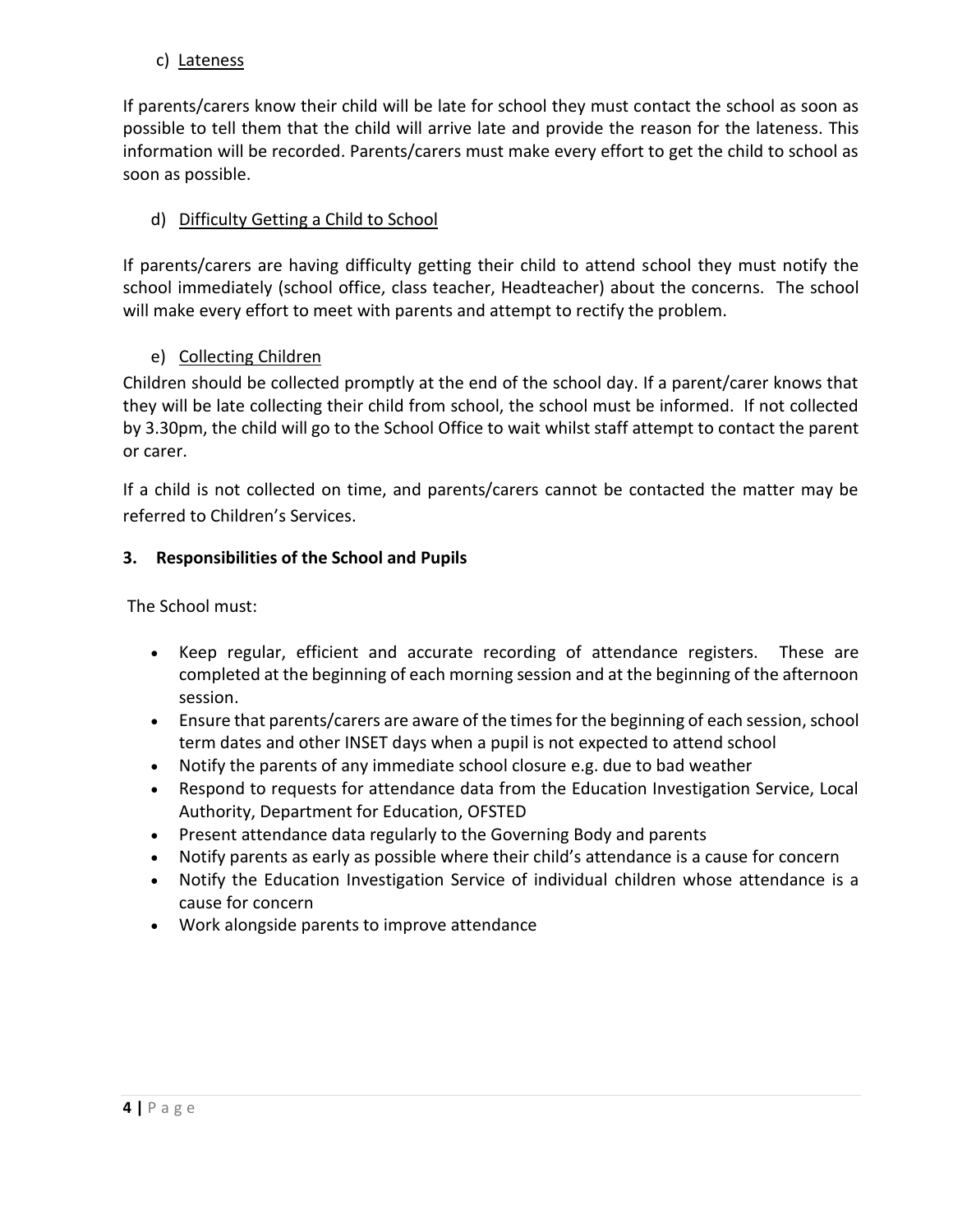The Pupil must:

- Attend school regularly
- Arrive on time and be appropriately dressed and prepared for the school day

## **4. Absence**

a) Leave of Absence

Leave of absence can only be authorised in exceptional circumstances. Exceptional circumstances are those which are "rare, significant, unavoidable and short".

Any request for 'leave' must be put in writing stating exceptional circumstances. This must be received by the Head Teacher no later than *15 school days before* the proposed leave is due to take place. In making an application for leave, the parent/carer with whom the child normally resides must make the case that their child will need to be treated differently from the norm. Each request must meet specific 'exceptional circumstances' which would not be expected to be repeated within an academic year, or to occur regularly throughout a child's school life.

b) Leave of Absence for Holiday

Leave taken without a formal request being made to the Head Teacher will remain unauthorised even if the parent enters a request on returning from the leave.

c) Lateness

The school opens at 8.40am so that the school day begins with the children ready to work in the classroom at 8.50 am and the afternoon session begins at 12.45 pm for reception and key stage 1 and 1.10 pm for children in key stage 2. A child who arrives after this time but before the registers closes will be marked 'late' and must sign in at the office. Registers close 30 minutes after the start of the morning session and 5 minutes after the start of the afternoon session. Children arriving after the close of the registers are coded as 'unauthorised late'.

Lateness has an impact on a child's learning. If a child is persistently late (five times within the academic year) parents/carers will be expected to meet with the head teacher to discuss punctuality.

#### d) Absence Due to Illness

Children who are genuinely poorly are not expected to attend school and an authorised code will be used. However, where the child's repeated absence due to illness is becoming a concern or reaches 7 days in any school year the school may request evidence to inform a decision to authorise any further absence. The Head Teacher may ask the parent to provide information to demonstrate that the child is too unwell to return/attend school e.g. prescriptions, appointment cards/letters.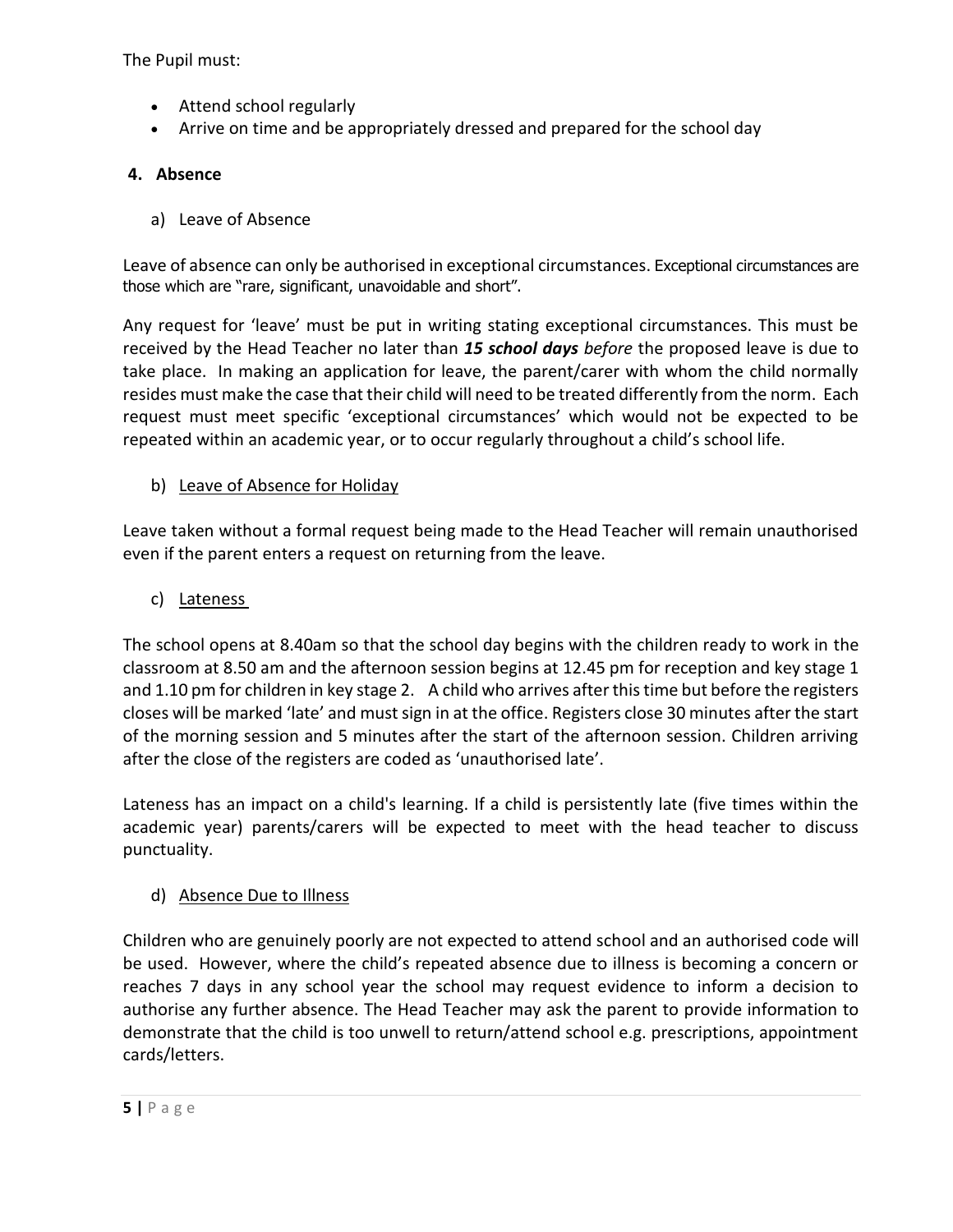The Head Teacher may decide to remove the right to the authorised absence due to illness and record any absence as 'unauthorised'. The Head Teacher will notify the parent of this decision in writing. In order to avoid this, it is essential that parents inform the school of any health concerns that may be affecting their child's ability to attend school regularly.

## **School Closures**

The academic year is 190 days. Schools are also required to have an additional 5 days that are used for staff training; often called INSET (In Service Training) Days. These days are not part of the 190 days which is every child's free entitlement and schools endeavour to schedule these to minimise inconvenience to parents and carers.

The Head Teacher will make every effort to ensure that the school remains open for 190 days. However, in some circumstances, e.g. election days or severe weather, the school may have to close. The Head Teacher must always consider the health, safety and welfare of every person who uses the school site, pupils, staff, parents, volunteers and visitors. If at any point, to use the school building would be detrimental to a person or persons' health, safety and welfare, then the Head Teacher must close part or all of the school.

If a decision is made to close part or all of the school, the Head Teacher will endeavour to inform parents of that decision and the details of any arrangements that have been put in place. If the Head Teacher decides to close part or all of the school, then the register for those pupils affected is closed for the day and coded as an enforced school closure. This does not affect a child's attendance record.

Parents should always assume that the school will remain open during term time unless they hear otherwise.

#### **5. Penalty Notices**

1) Parents/Carers can be issued with Penalty Notices if a pupil who has been excluded contravenes the details set out in the Exclusion Letter as to their whereabouts during the first 6 days of exclusion.

2) Parents may be issued with a penalty fine or prosecuted over unauthorised absence sessions. This can include an unauthorised leave of absence or any other sessions of unauthorised absence.

#### **6. Education Investigation Service (EIS)**

The Education Investigation Service (EIS) is responsible for ensuring that parents meet their legal obligations in respect of their child's education and in doing so they may issue penalty fines, or take legal proceedings to ensure that you do so.